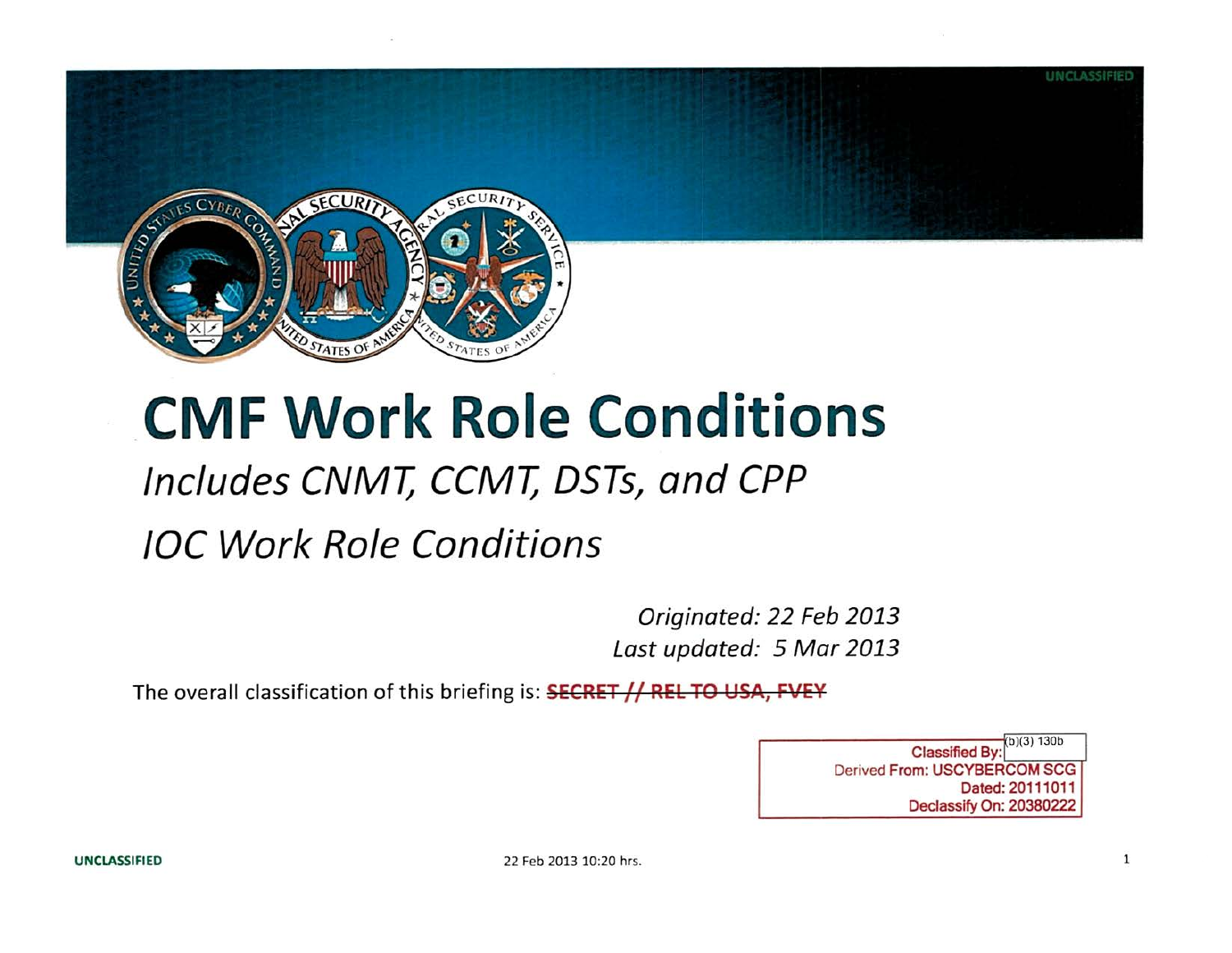

Purpose: Describe the core number of personnel required in specific work roles to meet certain IOC criteria

Background:

- USCYBERCOM TASKORD 13-0244 calls for establishment and presentation of cyber mission force (CMF) teams in Fiscal Year (FY) 2013
- TASKORD IOC criteria includes:
	- A minimum of  $^{\rm{(b)(1)~Sec.~1}}$  $\vert$  is on-hand, to include a core number of personnel in specified work roles who must be fully trained and qualified IAW:
		- USCYBERCOM Cyber Force Concept of Operations & Employment (CFCOE Annex C), Draft, 31 Jan 2013

Legend:

- $(n)$  black font represents the number of personnel who must be on-hand by work role to meet the IOC  $(b)(1)$  Sec.  $1.4(a)$
- (n) red font represents the  $(b)(1)$  Sec. 1 on-hand personnel who must be fully trained and qualified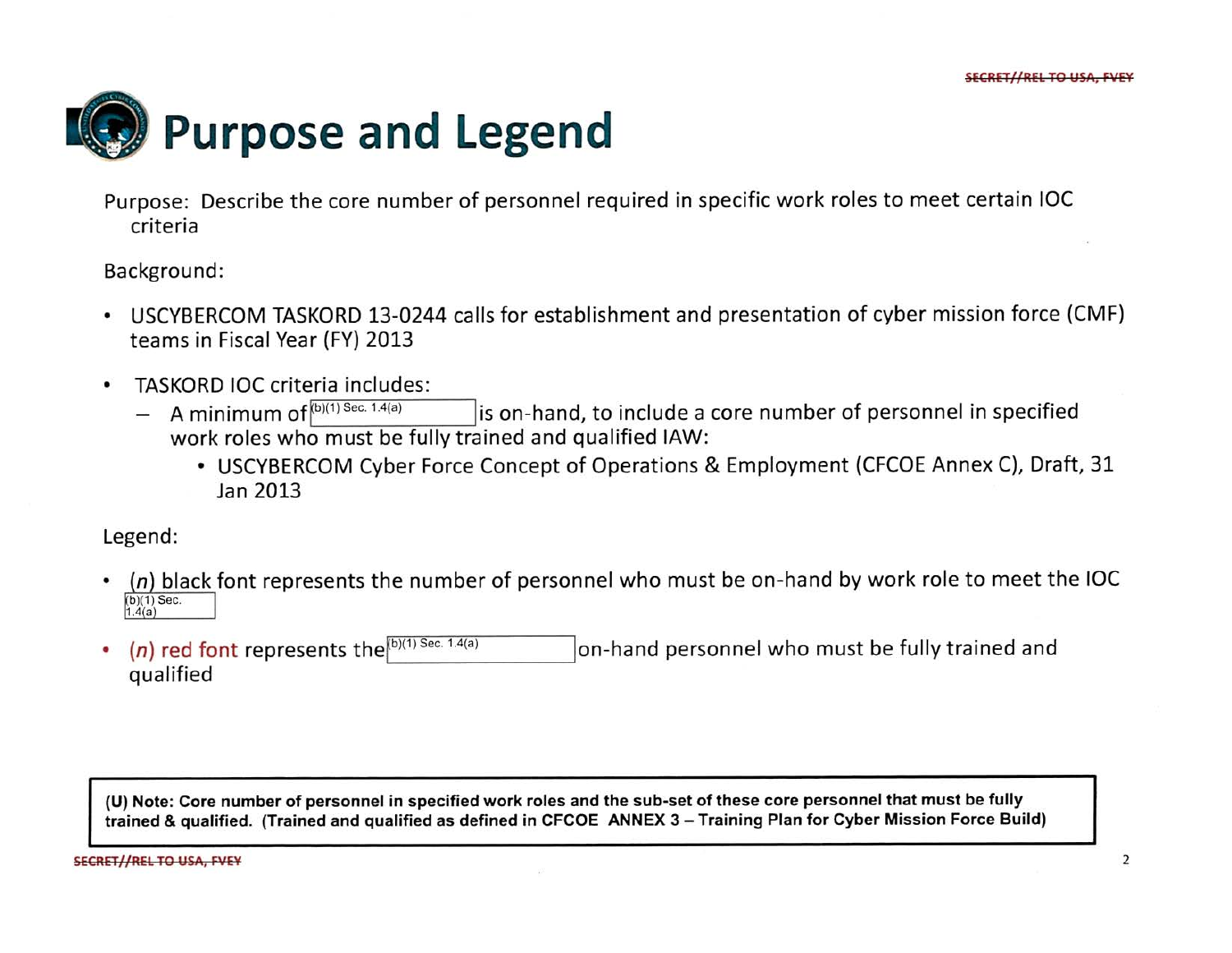

### (SI/REL) Defensive Cyberspace Operations

 $(b)(1)$  Sec. 1.4(a)

### (S//REL) Command Element (S//REL)Offensive Cyberspace Operations

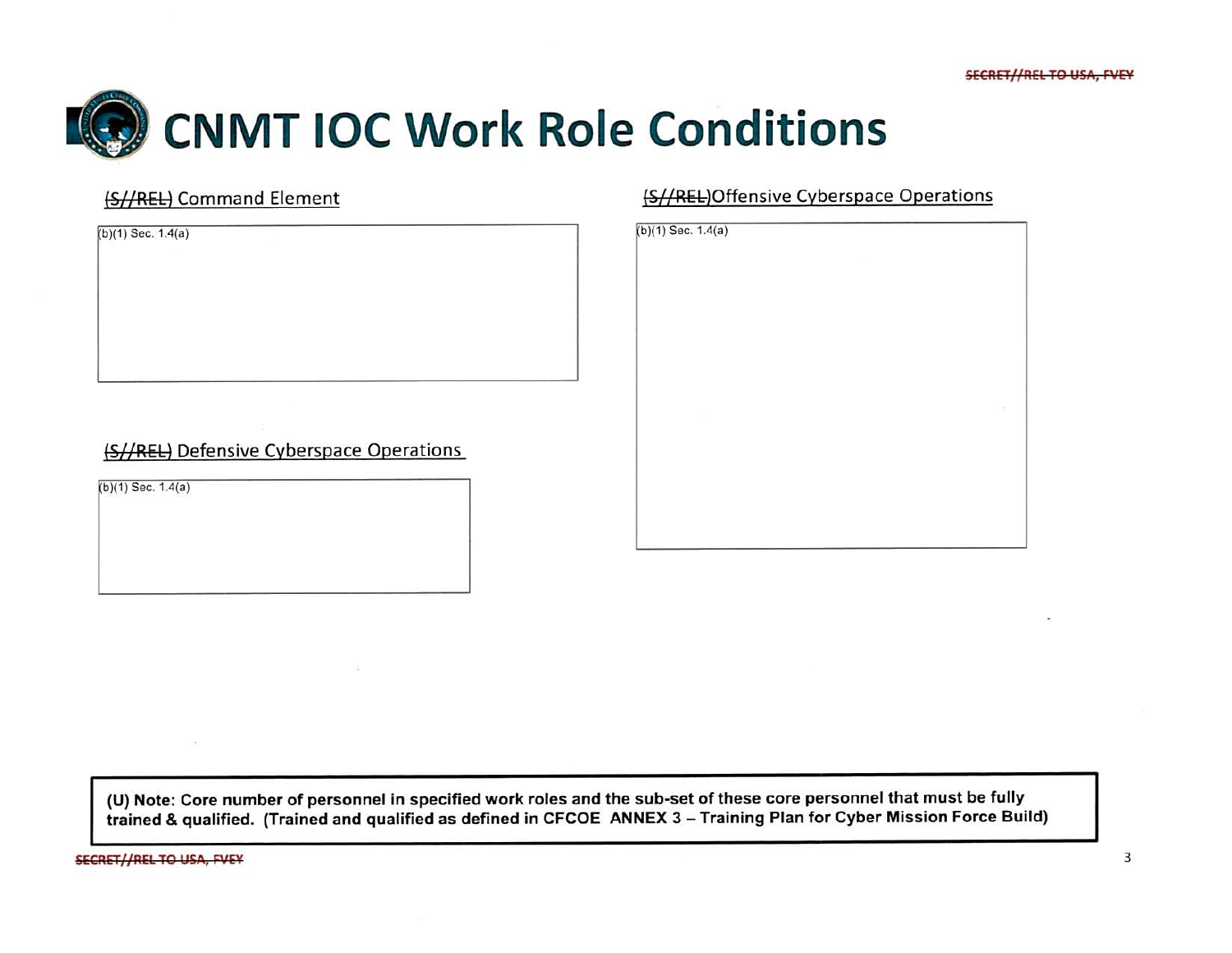

## (S//REL) Command Element

 $(b)(1)$  Sec. 1.4(a)

|  |  | (S//REL) Offensive Cyberspace Operations |  |
|--|--|------------------------------------------|--|
|--|--|------------------------------------------|--|

| $\mathcal{L}^{\mathrm{int}}$<br>A.<br>÷<br><b>Dec</b><br>$\sim 10^{-1}$ | $(b)(1)$ Sec. 1.4(a) |
|-------------------------------------------------------------------------|----------------------|
|                                                                         |                      |
|                                                                         |                      |
|                                                                         |                      |
|                                                                         |                      |
|                                                                         |                      |
|                                                                         |                      |
|                                                                         |                      |
|                                                                         |                      |
|                                                                         |                      |
|                                                                         |                      |
|                                                                         |                      |
|                                                                         |                      |
|                                                                         |                      |
|                                                                         |                      |
|                                                                         |                      |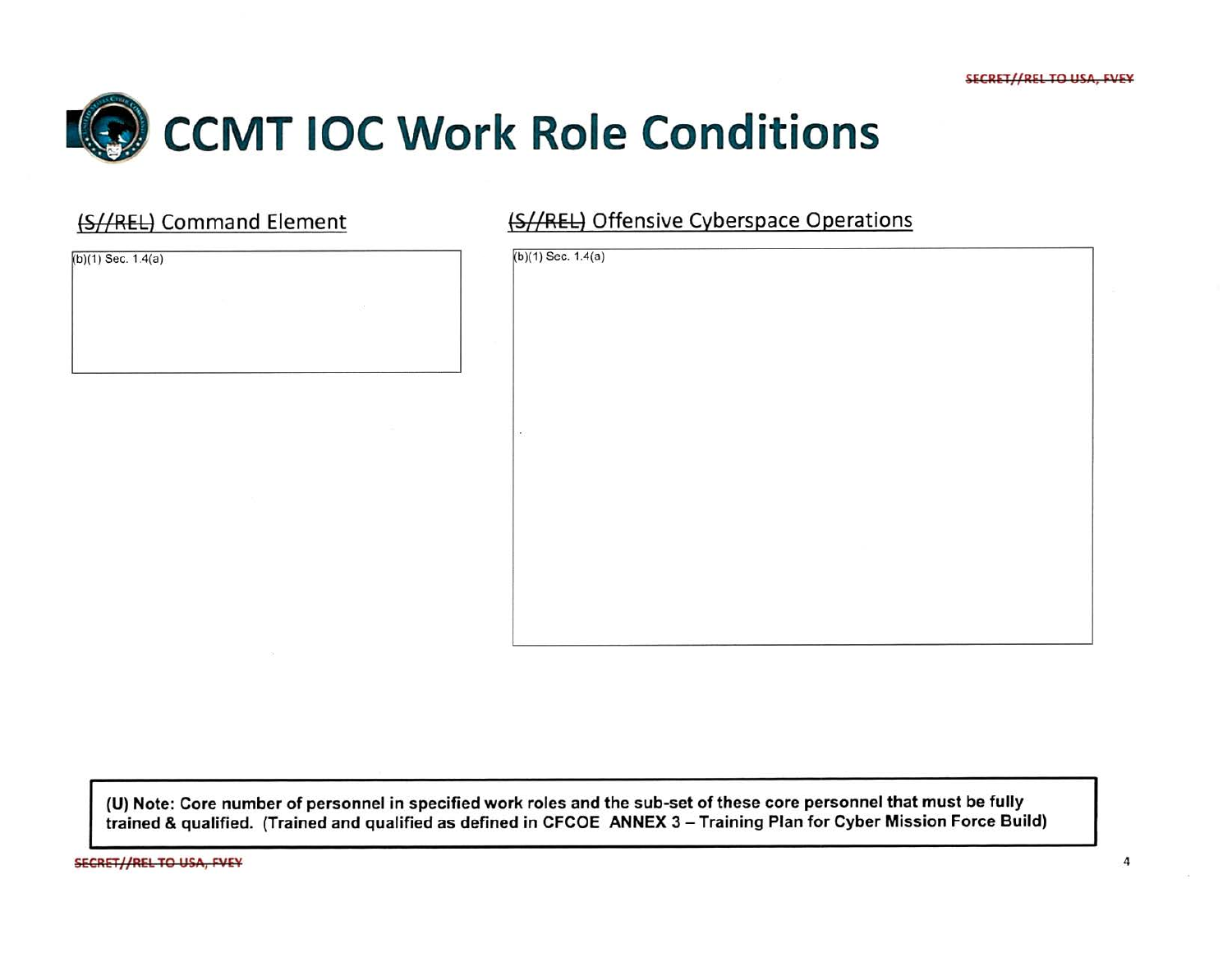

 $(b)(1)$  Sec. 1.4(a)

(S//REL) Mission Protection

 $(b)(1)$  Sec. 1.4(a)

(S//REL) Command Element (S//REL) Discovery & Counter-Infiltration

| $(b)(1)$ Sec. 1.4(a) | $\sim$ |  |
|----------------------|--------|--|
|                      |        |  |
|                      |        |  |
|                      |        |  |
|                      |        |  |
|                      |        |  |
|                      |        |  |
|                      |        |  |
|                      |        |  |
|                      |        |  |
|                      |        |  |

### (S//REL) Cyber Threat Emulation

 $(b)(1)$  Sec. 1.4(a)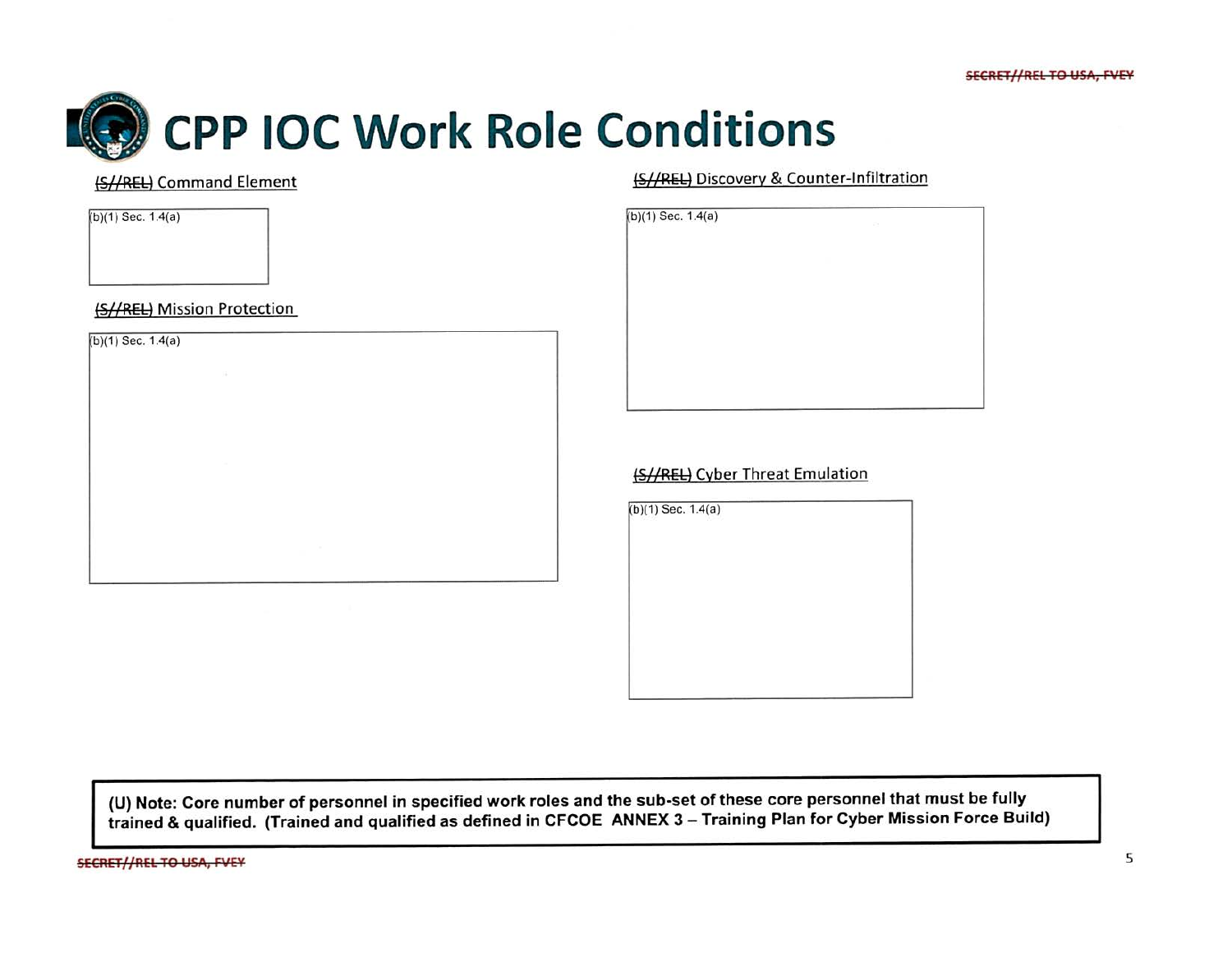

| (S//REL) Command Element                                         | (U//FOUO) Analysis and Production |  |  |
|------------------------------------------------------------------|-----------------------------------|--|--|
| $(b)(1)$ Sec. 1.4(a)                                             | $(b)(1)$ Sec. 1.7(e)              |  |  |
|                                                                  |                                   |  |  |
| (S//REL) Defensive Cyberspace Operations<br>$(b)(1)$ Sec. 1.4(a) |                                   |  |  |
|                                                                  |                                   |  |  |
|                                                                  |                                   |  |  |

## (U//FOUO) Capability Development/Effects Planning

 $(b)(1)$  Sec. 1.7(e)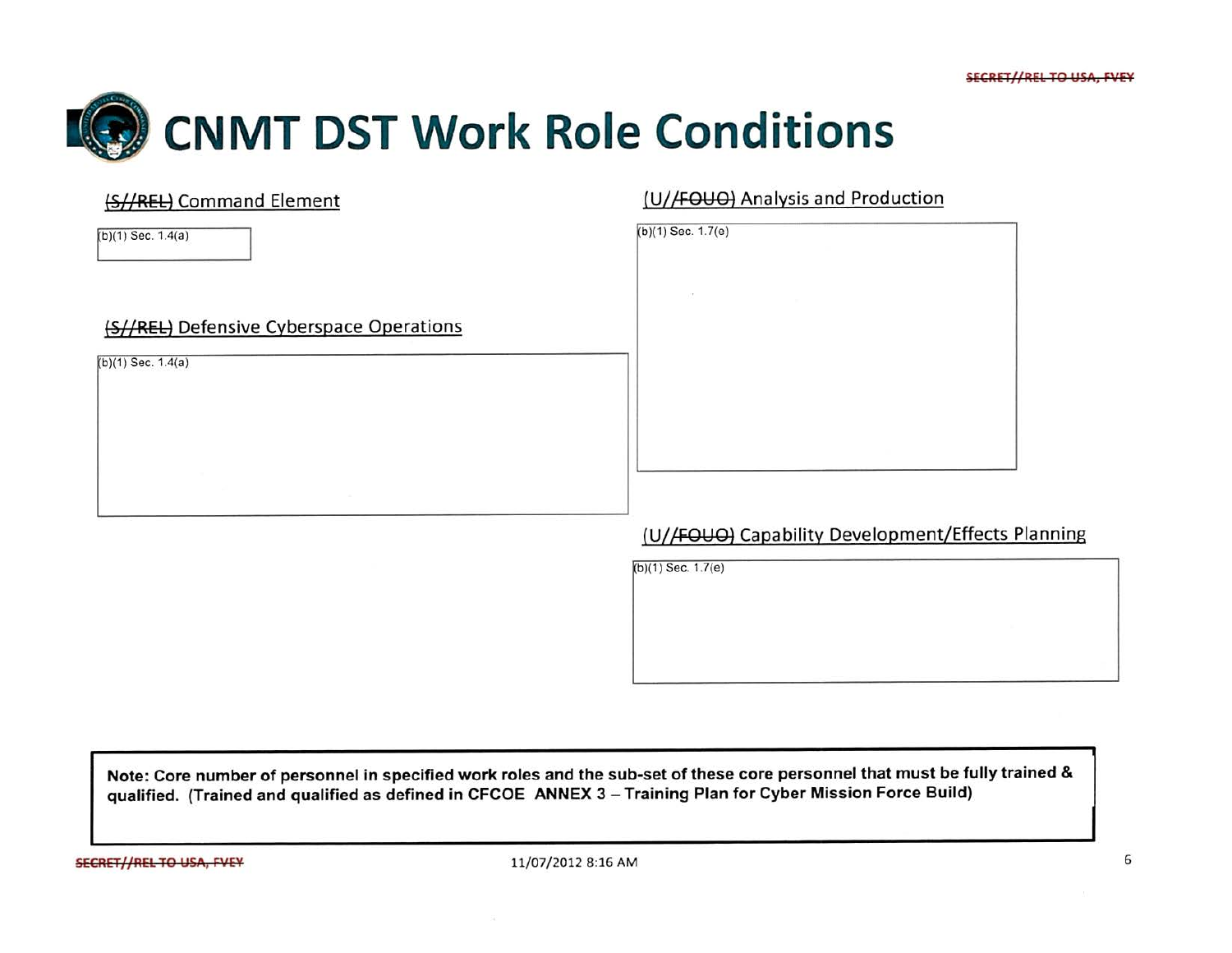

### (U//FOUO) Command Element (S//REL) Offensive Cyberspace Ops Support

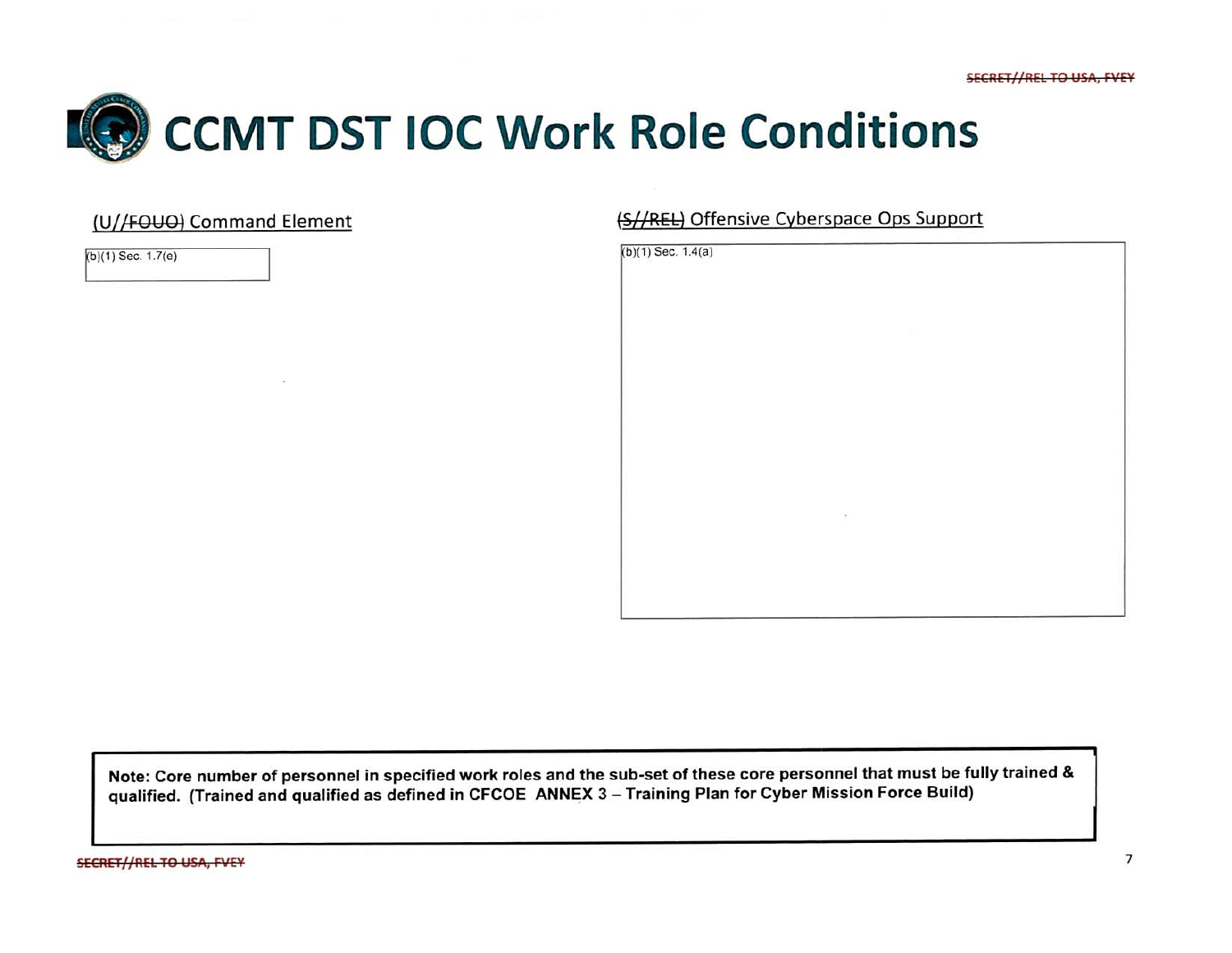SECRET//REL TO USA, FVEY



## **EXAMISSION FORCE FY13 BUILD**<br>CONFIGURER **CONFIGURER CONFIGURER CONFIGURER CONFIGURATION**

| 400                                 |                      | CNMF (DTN)      | <b>CCMF (CCMD)</b> |                 | CPF (DTN/Service/CCMD/DODIN) |         |
|-------------------------------------|----------------------|-----------------|--------------------|-----------------|------------------------------|---------|
|                                     | <b>CNMT</b>          | <b>CNMT-DST</b> | <b>CCMT</b>        | <b>CCMT-DST</b> | <b>CPP</b>                   | Remarks |
| ARCYBER                             | $(b)(1)$ Sec. 1.4(a) |                 |                    |                 |                              |         |
| <b>FLTCYBER</b>                     |                      |                 |                    |                 |                              |         |
| AFCYBER                             |                      |                 |                    |                 |                              |         |
| <b>MARFORCYBER</b><br><b>TOTALS</b> |                      |                 |                    |                 |                              |         |
| <b>ROLLUP</b><br>NSAW/G/T/H         |                      |                 |                    |                 |                              |         |

SECRET//REL TO USA, FVEY **EXECRET/ ASSESSED AS A CONSTRUCTED ASSESSED AS A CONSTRUCTED VERSION** 3.5 (1 Mar 2013)